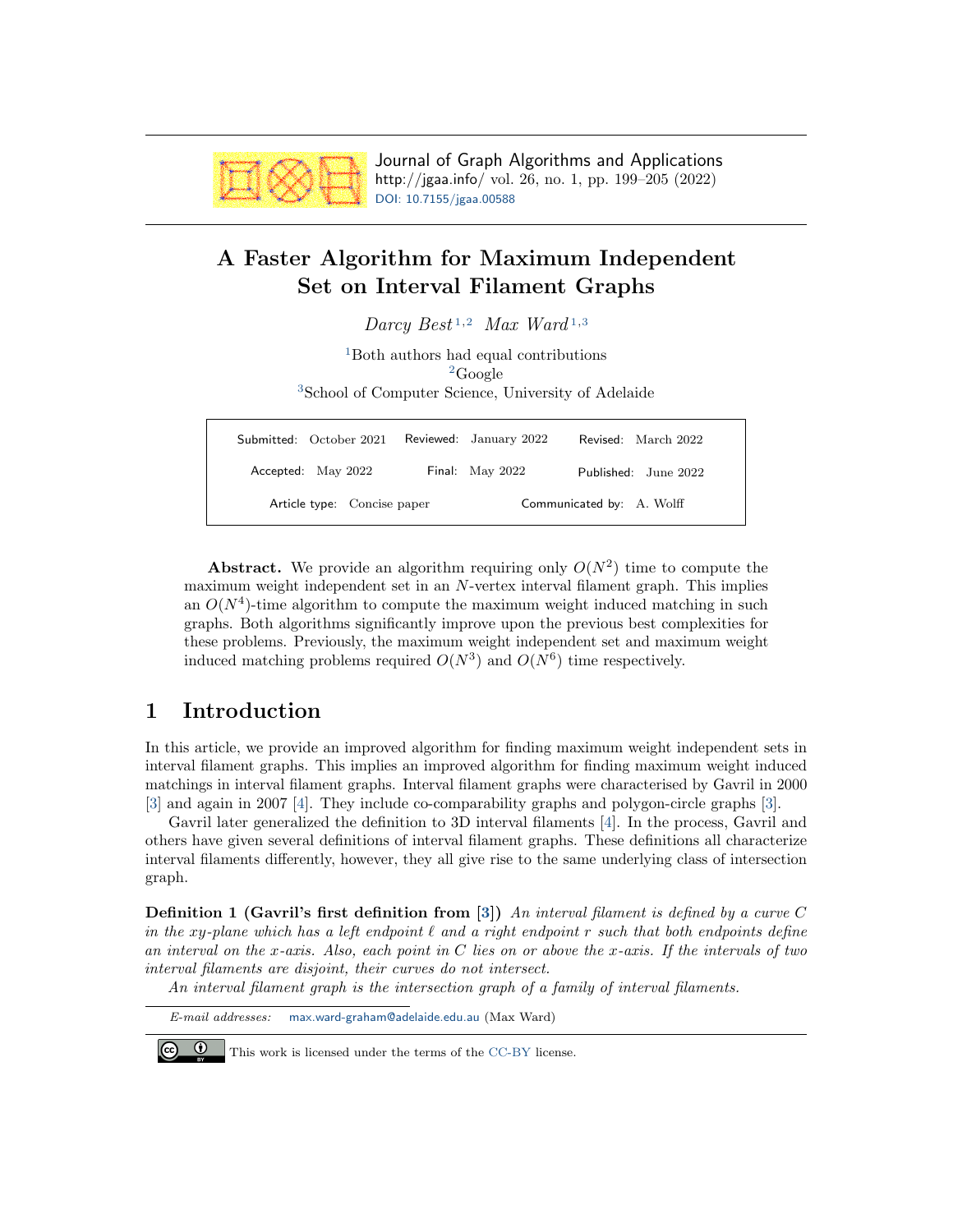In Definition [1,](#page-0-1) Gavril does not specify the nature of the curve. Since Gavril's findings hold if the curve is continuous but otherwise unconstrained, we assume this most general definition.

Definition 2 (Gavril's second definition from [\[4\]](#page-6-1)) Take Definition [1](#page-0-1) and constrain each curve C such that it is the union of continuous interval curves, which are each described by functions. This implies that it stays in the interval  $[\ell, r]$  on the x-axis (see [\[4\]](#page-6-1) for more details).

Cameron gives an additional definition.

**Definition 3 (Cameron's definition from [\[2\]](#page-6-2))** Take Definition [1](#page-0-1) and constrain each curve C such that it stays in the interval  $[\ell, r]$  on the x-axis, but no further restrictions on the curves (see [\[2\]](#page-6-2) for more details).

We use Definition [1](#page-0-1) since it includes all other definitions. We formalise it as follows.

<span id="page-1-0"></span>**Definition 4 (Interval Filament)** Consider an interval described by  $\ell, r \in \mathbb{R}$ , with  $\ell \leq r$ . A (possibly self-intersecting) continuous curve  $C \subset \mathbb{R}^2$  is an interval filament with endpoints  $\ell$  and r if:

- $(\ell, 0) \in C$ ,  $(r, 0) \in C$ , and
- $y \geq 0$  for all  $(x, y) \in C$

Definition 5 (Interval Filament Graph) An interval filament graph is the intersection graph of a set of interval filaments (from Definition  $\lambda$ ) such that if two interval filaments have disjoint intervals, then their curves do not intersect.

See Figure [1](#page-1-1) for an example interval filament graph.



<span id="page-1-1"></span>Figure 1: An example interval filament graph. The left depicts a family of interval filaments. The right shows the resulting intersection graph. Note that vertices 2 and 4 are not adjacent although the interval of vertex 4 is contained in the interval of vertex 2.

An *independent set* is a subset of vertices in a graph such that no two share an edge. If each vertex has an associated weight, then a maximum weight independent set (MWIS) is the independent set with the largest weight over all independent sets in a graph. An induced matching is a subset of edges in a graph that is a matching such that the induced subgraph on that matching is exactly that matching. A maximum weight induced matching (MWIM) is an induced matching that has the largest weight of edges over all induced matchings in the graph. Both MWIS and MWIM are NP-hard to compute [\[5,](#page-6-3) [6\]](#page-6-4).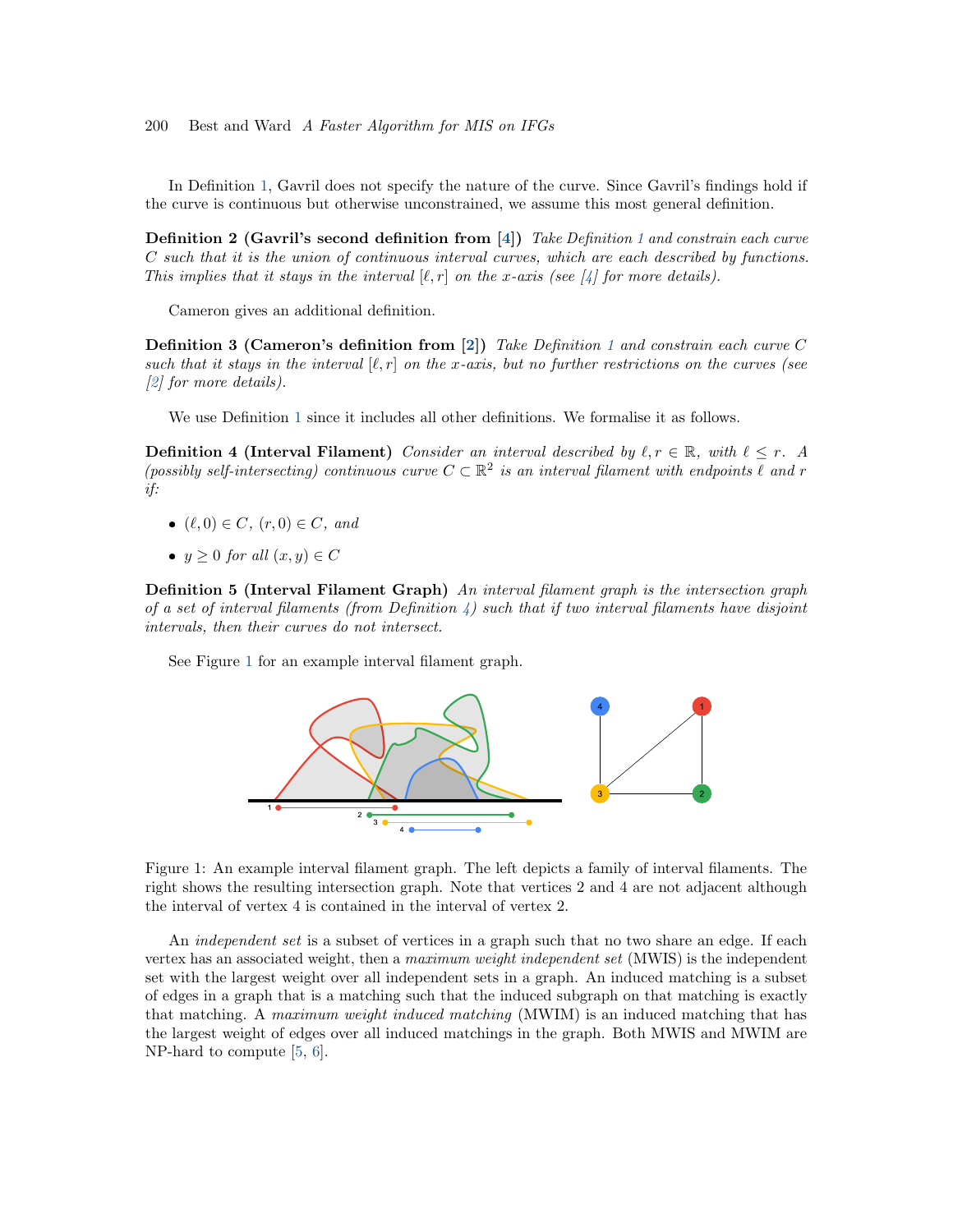Independent sets are related to both matchings and induced matchings. First, the line graph  $L(G)$  of a graph G is constructed by making a vertex for each edge in G and connecting these vertices if the corresponding edges in  $G$  share a vertex. A matching of  $G$  is a set of edges such that no two edges share an endpoint. In  $L(G)$ , a matching in G corresponds to a set of vertices in  $L(G)$  such that no two of these vertices are adjacent (*i.e.*, they form an independent set in  $L(G)$ ). Second, let's consider the *square*  $G^2$  of a graph G, which is constructed by adding edges that do not already exist between vertices connected by a path of length two. Consider an edge e in an induced matching of  $G$ . No edge  $e'$  sharing an endpoint with  $e$  can be in the matching. Furthermore, no edge  $e''$  whose endpoints are adjacent (connected by an edge) to an endpoint of  $e$  can be in the induced matching (otherwise, that edge connecting  $e$  with  $e''$  would be in the induced graph). Thus, all edges in an induced matching correspond to vertices that are at least distance 2 from one another in  $L(G)$ , which tells us that an induced matching in G corresponds to an independent set in  $[L(G)]^2$ . Overall, this gives us a one-to-one relationship between independent sets in  $L(G)$  and matchings in G, as well as between independent sets in  $[L(G)]^2$  and induced matchings in G.

#### Previous Algorithms and Our Contribution

Gavril [\[3\]](#page-6-0) gives an  $O(|V|^3)$ -time algorithm for finding a MWIS in an interval filament graph  $G = (V, E)$ . Importantly, Gavril's algorithm finds the clique in the complement graph rather than using the interval filaments directly. We improve MWIS in interval filament graphs to  $O(|V|^2)$ using the interval filaments directly.

Cameron [\[2\]](#page-6-2) noted that interval filament graphs have properties that imply a polynomial-time algorithm to find a MWIM in interval filament graphs given a polynomial-time algorithm to find a MWIS in interval filament graphs. In particular, the square of the line graph  $[L(G)]^2$  for an interval filament graph is also an interval filament graph. The MWIS in  $[L(G)]^2$  are in one-to-one correspondence with the MWIM in G. This, in conjunction with Gavril's  $O(|V|^3)$ -time algorithm, implies an  $O(|E|^3)$ -time algorithm for the MWIM problem. We are able to use Cameron's result to reduce the time needed to compute an MWIM in interval filament graphs to  $O(|E|^2)$ .

In our complexity analysis below, we do our computations in terms of  $S$ , the set of interval filaments, rather than the actual graph, G, to emphasize our algorithm's reliance on the underlying interval filaments.

## 2 From Interval Filaments to a Graph

A family of interval filaments and their intersections define an interval filament graph. To get the graph model containing the set of edges, the intersections between the interval filaments must be computed. Previous work did not address this problem and assumed that the graph model and corresponding interval filaments are given together [\[3,](#page-6-0) [4\]](#page-6-1). For completeness, we give a fast algorithm for obtaining the graph model given the interval filaments.

Creating the intersection graph from the interval filaments is highly dependent on the representation of the interval filaments. For example, if the interval filaments are arbitrary curves (as in Figure [1\)](#page-1-1), determining if two interval filaments intersect can be quite tricky, and a completely separate problem.

<span id="page-2-0"></span>In a simple case, where each interval filament is a polyline with no self-intersections, we have the following.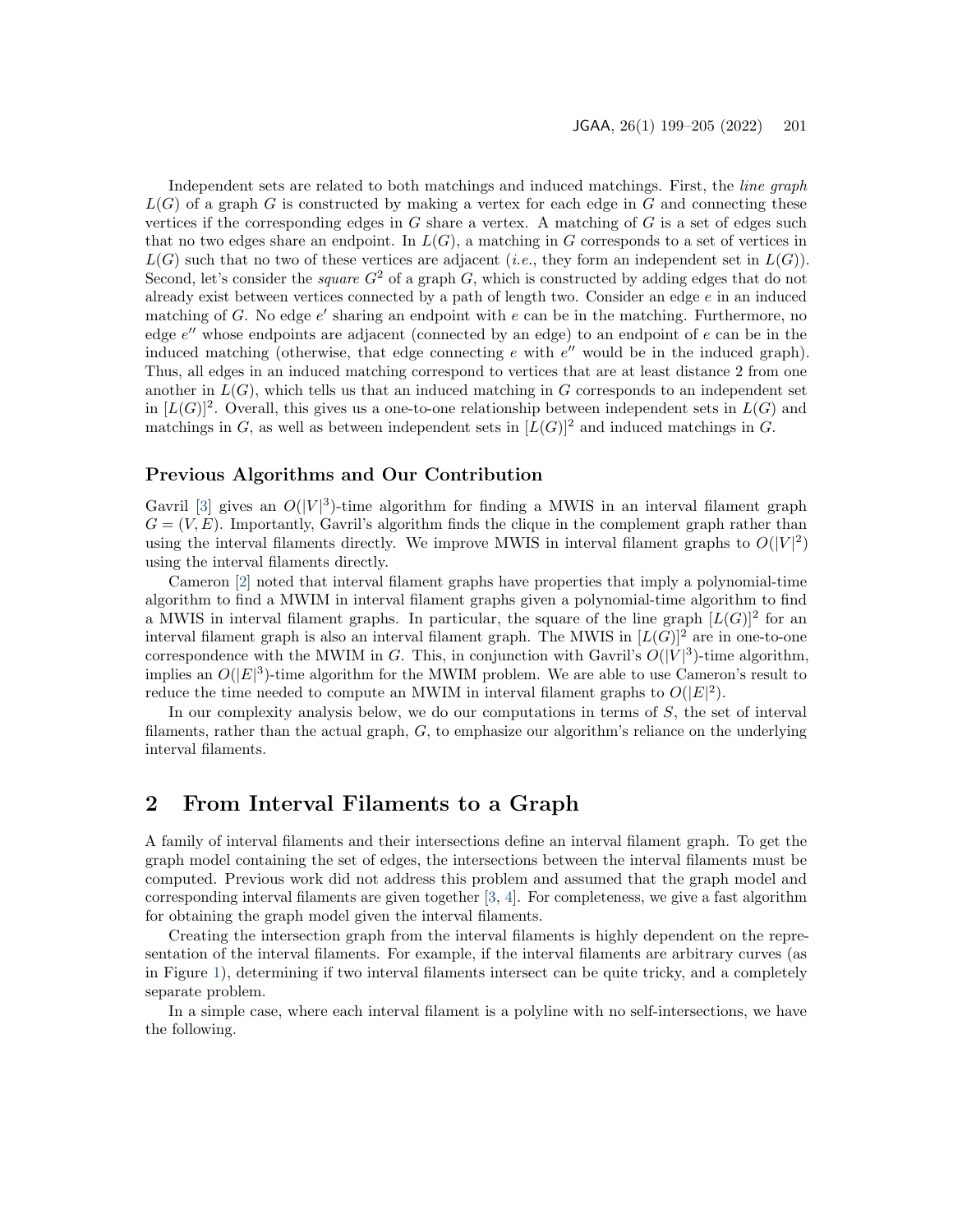

<span id="page-3-0"></span>Figure 2: A visual representation of  $(P1)$ ,  $(P2)$ , and  $(P3)$  from left to right.

**Theorem 1** Let  $S = \{P_1, P_2, \ldots, P_N\}$  be a set of polylines that are not self-intersecting, where  $P_i$ contains  $t_i$  line segments. If  $T = \sum t_i$  and K is the total number of intersections of the T line segments, then the intersection graph of S can be computed in  $O(\min(K + T \log T, N \cdot T \log T))$ time.

Proof: The key is to apply Balaban's algorithm [\[1\]](#page-6-5) in two separate ways. Given a set of M line segments, Balaban's algorithm determines all intersections of the M line segments in  $O(K' + M \log M)$  time, where K' is the total number of intersections. Balaban's algorithm can be slightly modified to determine if two non self-intersecting polylines intersect in  $O(M \log M)$  time by simply exiting once an intersection is found. We will run both of the following algorithms in parallel, terminating both when one of them completes.

The first application of Balaban's algorithm is to determine all intersections of the line segments  $P_1 \cup P_2 \cup \cdots \cup P_N$ . This takes  $O(K+T \log T)$  time. This first application is fast if K is relatively small. However, K can be as large as  $\Theta(T^2)$ .

The second application of Balaban's algorithm is simply used to determine if  $P_i$  intersects with  $P_j$  for  $i \neq j$ . For each pair  $(i, j)$ , we can determine if  $P_i$  intersects with  $P_j$  in  $O((t_i + t_j) \log(t_i + t_j))$ time. Each of the  $t_i + t_j$  line segments involved contributes  $O(\log(t_i + t_j)) = O(\log T)$  time. Since each line segment is involved in  $N-1$  tests, each line segment contributes  $O(N \log T)$  time to the run time of the algorithm. Thus, in total, we spend  $O(N \cdot T \log T)$  time in this second application of Balaban's algorithm. □

If each pair of interval filaments intersect in  $O(1)$  places, then K is  $O(|E|)$  in Theorem [1.](#page-2-0) Thus, we can find the intersection graph in  $O(|E| + T \log T)$  time.

For the remainder of the article, we will assume that the intersection of two curves has previously been determined, so we may look it up in  $O(1)$  time.

#### <span id="page-3-1"></span>3 Maximum Weight Independent Set

The maximum weight independent set of a set of interval filaments will be computed using only three properties of interval filaments. Let  $F_1, F_2, F_3$  be interval filaments with endpoints  $\ell_i \leq r_i$  for  $i \in \{1, 2, 3\}$ . These properties are visualized in Figure [2.](#page-3-0)

- (P1) If  $\ell_1 \leq r_1 < \ell_2 \leq r_2$ , then  $F_1$  and  $F_2$  do not intersect.
- (P2) If  $\ell_1 \leq \ell_2 \leq r_1 \leq r_2$ , then  $F_1$  and  $F_2$  do intersect.
- (P3) If  $\ell_1 < \ell_2 < \ell_3 \le r_3 < r_2 < r_1$ ,  $F_1$  does not intersect with  $F_2$ , and  $F_2$  does not intersect with  $F_3$ , then  $F_1$  does not intersect with  $F_3$ .

We now state our main result: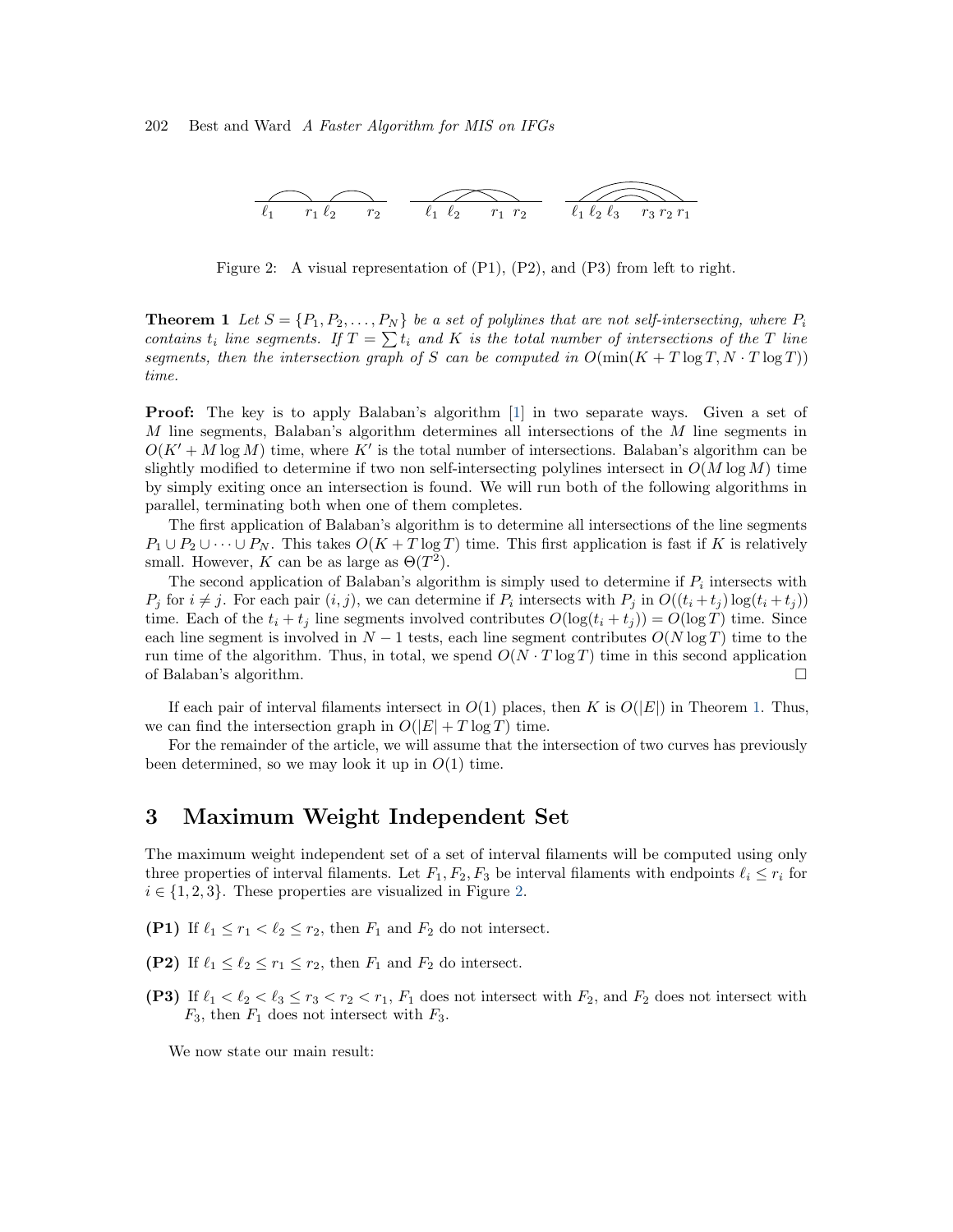Theorem 2 Let S be a set of weighted interval filaments (with their intersections known). The maximum weight independent set of the intersection graph defined by S can be computed in  $O(|S|^2)$ time and space.

**Proof:** For convenience, we will add the infinite interval filament  $\sqcap$  with weight 0 to S:

 $(-\infty, 0) - (-\infty, \infty) - (\infty, \infty) - (\infty, 0).$ 

Sort the  $|S|$  left endpoints of the interval filaments based on their x-value (breaking ties arbitrarily) and index each interval filament by the corresponding order from 1 to  $|S|$ , left-to-right. Note that the infinite interval filament will have index 1. Furthermore, let after  $(i)$  be the index of the interval filament whose left endpoint comes immediately to the right of the right endpoint of interval filament i. If there is no interval filament whose left endpoint is to the right of interval filament i, then define after(i) =  $|S|$  + 1. This setup takes  $O(|S| \log |S|)$  time to sort the interval filaments and  $O(|S|)$  time to compute the after values if we sweep the endpoints from right to left.

With this setup, we may describe the algorithm. For simplicity, we say that an interval filament x (with endpoints  $\ell_x$  and  $r_x$ ) is strictly under interval filament y (with endpoints  $\ell_y$  and  $r_y$ ) if  $\ell_y < \ell_x \leq r_x < r_y$  and x does not intersect y. Let  $F(\ell,c)$  be the maximum weight of an independent set that only contains interval filaments that are strictly under interval filament  $\ell$  and does not contain interval filaments  $1, 2, \ldots, c-1$ . Note that  $F(1, 2)$  is the maximum weight over all independent sets of the graph.

To compute an arbitrary  $F(\ell, c)$ , we only have three situations to deal with:

- (i) If  $c = |S| + 1$ , then  $F(\ell, c) = 0$ , since we have eliminated all interval filaments from consideration.
- (ii) If interval filament c is not strictly under interval filament  $\ell$ , then  $F(\ell, c) = F(\ell, c + 1)$  by the definition of F.
- (iii) Otherwise, we must try both including interval filament  $c$  and not including interval filament  $c$  in our independent set and take the better answer between these options. If we choose to not include interval filament c, then  $F(\ell, c) = F(\ell, c + 1)$ . If we choose to include interval filament c, then any other interval filaments included in the independent set must lie strictly under interval filament c or fully to the right of interval filament c. (Recall that interval filaments to the left of c are not taken into account by  $F(\ell, c)$ .) So in this case,  $F(\ell, c) = F(c, c + 1) + F(\ell, \text{after}(c)) + \text{weight}(c)$ . In total,

$$
F(\ell, c) = \max \{ F(\ell, c + 1), \quad F(c, c + 1) + F(\ell, \text{after}(c)) + \text{weight}(c) \}.
$$

At every step in the algorithm,  $F(\ell, c)$  is only used when we are considering a case where interval filament  $\ell$  is in an independent set we are constructing. This allows us to prove correctness just based on  $(P1)$ ,  $(P2)$ , and  $(P3)$ . Adding an interval filament c to the independent set cannot possibly intersect with other interval filaments already included without either intersecting another curve that is strictly under  $\ell$ , but completely to the left of c, (this would violate (P1)) or intersecting an interval filament that is not strictly under interval filament  $\ell$  (this would violate (P3)). The interval filaments added to the independent set from " $F(c, c + 1)$ " cannot intersect those from " $F(\ell, \text{after}(c))$ " by (P1) and (P2).

The weight of the MWIS of the graph is  $F(1, 2)$ . We can use dynamic programming (DP) to store the values of  $F$ . Since  $F$  only depends recursively on DP values with a strictly larger second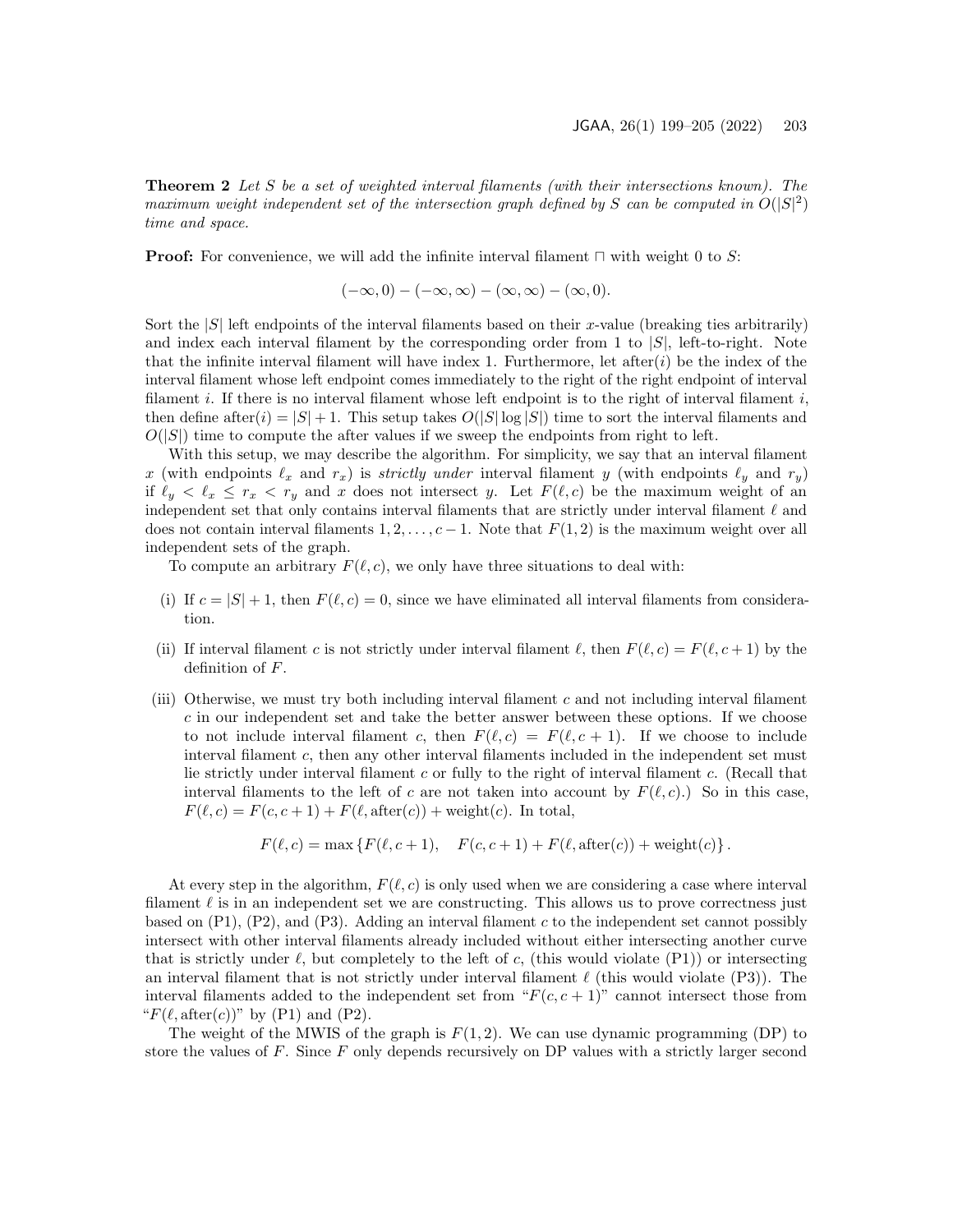argument, we can fill the DP table bottom-up sweeping c from large to small and  $\ell$  in any order (or use memoization). This DP solution takes  $O(|S|^2)$  time and space.

If we would like to actually find a MWIS, we can re-traverse the DP states, taking the optimal choice at each step. Given the corresponding interval filament graph, this algorithm runs in  $O(|V|^2)$ time. This improves the running time of the previous best algorithm, which required  $O(|V|^3)$  time [\[3\]](#page-6-0).

### 4 Maximum Weight Induced Matching

Maximum weight induced matching for interval filament graphs can be solved in essentially the same way as the maximum weight independent set. Cameron [\[2\]](#page-6-2) showed that the square of the line graph  $[L(G)]^2$  of an interval filament graph is also an interval filament graph. Because an independent set in  $[L(G)]^2$  is a maximum induced matching in G, Cameron showed that having a polynomial-time algorithm for finding a maximum independent set in an interval filament graph implies a polynomial-time algorithm for the maximum induced matching problem.

We use similar observations to solve the maximum weight induced matching problem. However, we give a simpler construction to that used by Cameron. The key observation is that the union of two intersecting interval filaments (with the new endpoints being the leftmost left endpoint and the rightmost right endpoints of the two interval filaments) also follows (P1), (P2), and (P3) from Section [3.](#page-3-1) This allows us to reuse our algorithm from the previous section.

**Theorem 3** Let S be a set of weighted interval filaments (with their intersections known). The maximum weight induced matching of the intersection graph defined by S can be computed in  $O(|S|^4)$ time and space.

#### Proof: Let

$$
S' = \{a \cup b : a, b \in S, a \neq b, a \cap b \neq \emptyset\}.
$$

All elements in  $S'$  satisfy the properties needed in Section [3,](#page-3-1) so we may run that algorithm in  $O(|S'|^2)$  time, which is  $O(|E|^2)$  in the corresponding interval filament graph. Note that S' can have  $|S|^2$  elements, so the time complexity is  $O(|S|^4)$  in the worst case.

This improves the running time of the previous best algorithm, which required  $O(|S|^6)$  time [\[2\]](#page-6-2).

#### 5 Final Remarks

We have described an  $O(|S|^2)$ -time algorithm that takes a set S of interval filaments with their intersections and finds a MWIS in the corresponding interval filament graph. This improves the previous best complexity,  $O(|S|^3)$ , for the problem [\[3\]](#page-6-0). The improvement largely comes from operating directly on the interval filaments. Further, we show that our findings imply a faster algorithm,  $O(|S|^4)$ , for the MWIM problem in interval filament graphs, which improves the previous best complexity from  $O(|S|^6)$  [\[2\]](#page-6-2).

Lower bounds on the time needed to solve these problems are open questions. There are interval filament graphs that make our algorithms run in  $\Theta(|S|^2)$  time for MWIS and  $\Theta(|S|^4)$  time for MWIM (see Figure [3\)](#page-6-6). For circle graphs, which are a subset of interval filament graphs, an  $O(|V|^2)$ -time algorithm for MWIS exists [\[7\]](#page-6-7) and an  $O(|V|^3)$ -time algorithm exists for MWIM [\[8\]](#page-6-8). Also, we wonder if faster algorithms exist for the unweighted variants of the problems.